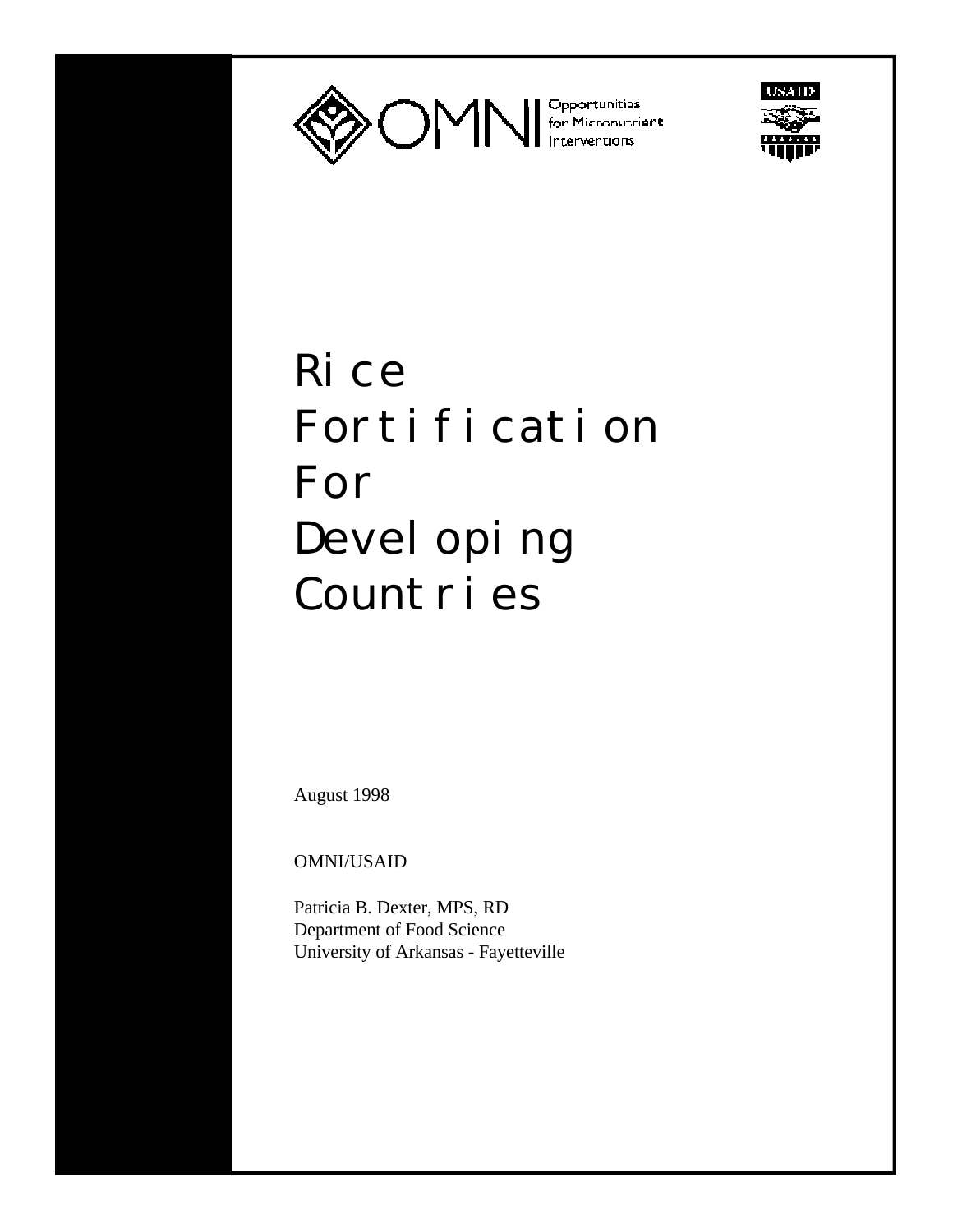#### **Introduction**

One of the most fundamental decisions underlying food fortification schemes is selecting appropriate foods to be fortified with the essential micronutrients lacking in a population's diet. Criteria to identify potential food fortification vehicles generally include selecting a food that is commonly eaten by the target groups, is affordable and available all year long, and is processed in such a manner that fortification is technically feasible and can be done economically. Staple foods such as wheat flour and sugar have been popular foods to fortify in order to address micronutrient deficiencies in several developing countries. This document provides an overview of the importance of rice as a staple food and food vehicle for fortification in countries where populations suffer from micronutrient deficiencies. Available technology and current rice enrichment and fortification<sup>1</sup> practices are reviewed. Limitations and opportunities for expanding rice enrichment and fortification programs in developing countries are identified.

# **Rice: An Important Staple Food in Developing Countries**

Rice is the most popular cereal worldwide, serving as a staple food for 39 countries and nearly half of the world's population (Juliano 1993). Globally rice accounts for 22 percent of total energy intake (Bierlen et al. 1997). For populations living in many developing countries, rice contributes the greatest percentage of calories and protein (See Figure 1). Trends in rice consumption are closely linked to rice production in a number of rice-producing countries as illustrated in Table 1.



## **Nutrition Problems in Rice-Consuming Countries**

Low energy and protein intakes are common nutritional problems for people in rice-consuming countries. FAO estimates that about half the people of South Asia do not have adequate energy intakes to lead healthy active lives. Nutrition indicators compiled for 34 rice-consuming countries indicate that the incidence of low birth weight, infant mortality, mortality of children under five years of age, and prevalence of underweight children are considerably higher in these countries than in other countries (UNICEF 1991).

Micronutrient deficiencies of global public health concern include nutritional anemia due to iron deficiency, vitamin A deficiency in children, and iodine deficiency disorders. All are common in many countries where rice is the staple food. For example, micronutrient deficiencies, particularly of vitamin A, are common in Bangladesh, India, Indonesia, Myanmar, Nepal, the Philippines, Sri Lanka, and Vietnam (See box on opposite page). Other micronutrient deficiencies, including those of thiamin, riboflavin, calcium, vitamin C, selenium, magnesium, and zinc, also exist but have been less well-documented.

<sup>&</sup>lt;sup>1</sup>Codex defines fortification or enrichment as "the addition of one or more essential nutrients to a food, whether or not it is normally contained in the food for the purpose of preventing or correcting a demonstrated deficiency of one or more nutrients in the population or specific population groups" (FAO/WHO 1994).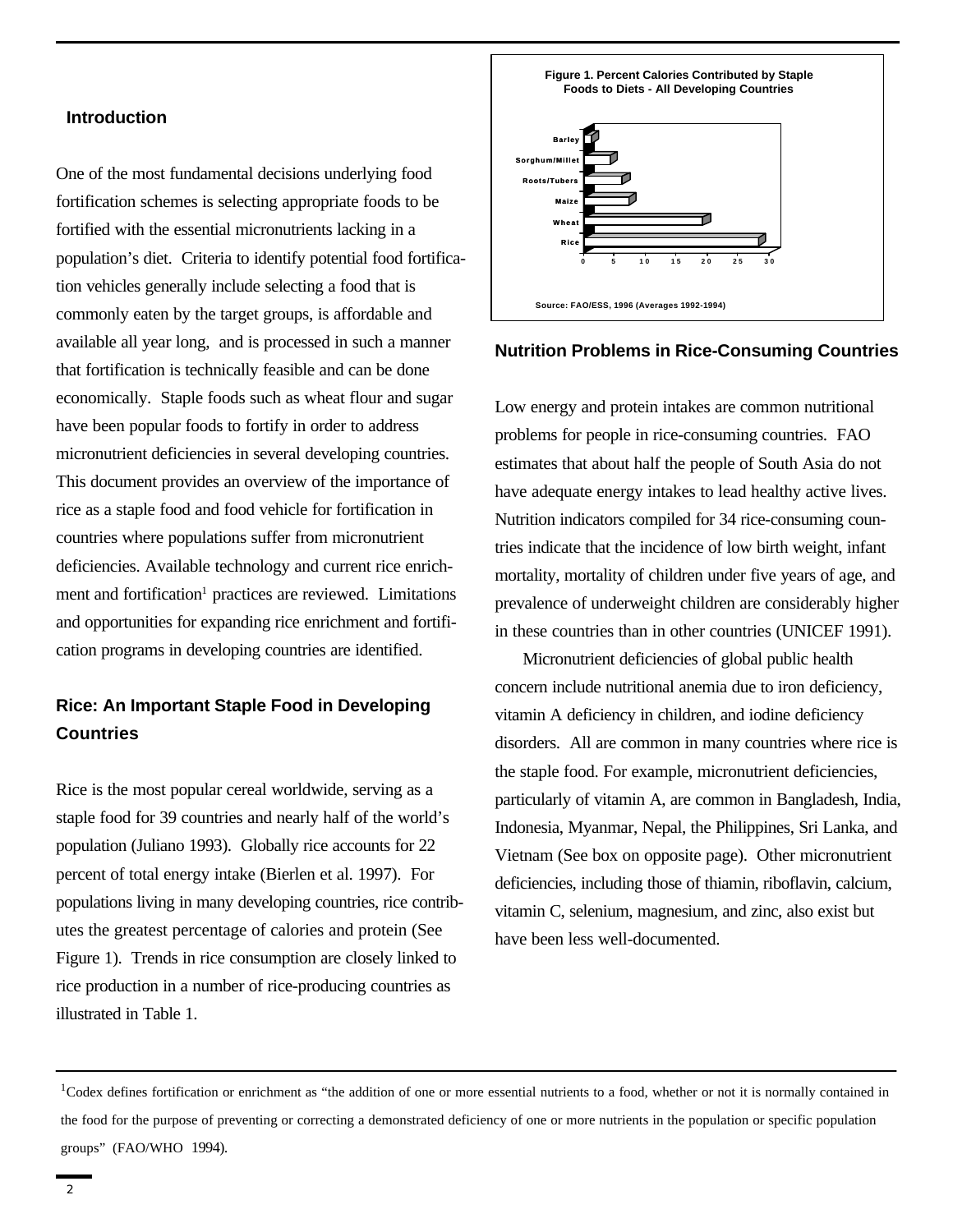## **Table 1: Percent Change in Rice Consumption and Rice Production in Selected Countries**

| Country     | Capita<br>Percent<br>Change in Per<br>Rice<br>1961-65<br>1981-85<br>Consumption<br>to | Percent<br>Change<br>Total<br>in<br>Production<br>Rice<br>1961-1985 |  |  |
|-------------|---------------------------------------------------------------------------------------|---------------------------------------------------------------------|--|--|
| Taiwan      | $-39$                                                                                 | $6\phantom{1}6$                                                     |  |  |
| Japan       | $-29$<br>$-8$                                                                         |                                                                     |  |  |
| Malaysia    | $-17$                                                                                 | 63                                                                  |  |  |
| Nepal       | $-17$                                                                                 | 27                                                                  |  |  |
| Thailand    | $-14$                                                                                 | 77                                                                  |  |  |
| India       | $-3$                                                                                  | 63                                                                  |  |  |
| Bangladesh  | $\mathbf{1}$                                                                          | 46                                                                  |  |  |
| Sri Lanka   | $\overline{4}$                                                                        | 142                                                                 |  |  |
| South Korea | 5                                                                                     | 54                                                                  |  |  |
| Philippines | 12                                                                                    | 102                                                                 |  |  |
| China       | 33                                                                                    | 160                                                                 |  |  |
| Indonesia   | 47                                                                                    | 166                                                                 |  |  |

*Source: Howarth Bouis, 1996. Changing Food Consumption Pattern in Asia and Prospects for Improving Nutrition: Implementation for Agricultural Production Policies. IFPRI, Washington DC.*

# **Rice Production**

Rice can be grown in a wide range of environmental and soil conditions and is produced in over 100 countries and on every continent except Antarctica. About 95 percent of the world's rice is produced in developing countries, 92 percent of it in Asia (Juliano 1993). In contrast, only 42 percent of wheat (the second most popular staple) is grown in developing countries (Juliano 1993). In 1996, China was the principal rice producer (35.7 percent), followed by India (21.3 percent), Indonesia (8.9 percent), Bangladesh (4.9 percent), Vietnam (4.5 percent) and Thailand (3.9 percent) (USDA/ERS 1996). Irrigated lands account for two-thirds of the total rice production while about 20 to 25 percent is from less favorable environments (deep-water and tidal lowland, rain-fed lowland, upland). Of the major rice producers, only Pakistan, United States, and Egypt had 100 percent irrigated rice (Juliano 1993).

Less than five percent of the world's rice production enters international markets. In 1996, the major rice exporters were Thailand, Vietnam, United States, India,

# **Micronutrient Deficiencies Common in Rice-Consuming Populations**

Vitamin A deficiency is widespread in rice-consuming countries of tropical Asia and is most serious in Bangladesh, India, Indonesia, Myanmar, Nepal, Philippines, Sri Lanka, and Vietnam. The deficiency is also common in northeastern Brazil. Vitamin A deficiency in children can lead to corneal lesions which can result in partial or total blindness. Of the total three million children worldwide estimated to be suffering from xerophthalmia, one-third live in India. Mild vitamin A deficiency is more common and is associated with reduced resistance to infectious disease and increased morbidity and mortality.

Nutritional anemia from iron deficiency is widespread in rice-consuming countries. The highest overall occurrence of anemia in developing countries occurs in South Asia and Africa. Anemia lowers work performance, has been linked to reduced resistance to infection, and severe anemia is a significant cause of maternal deaths. Mild anemia may also affect cognitive development and psychological function in young children.

Iodine deficiency disorders (IDD) are prevalent in many rice-eating populations, particularly in mountainous regions of Brazil, China, India, Indonesia, and Malaysia, where the iodine content of the soil, water, and food is low. IDD is also common in Bangladesh because frequent flooding washes iodine from the soil. Most people at risk of IDD live in Asia. Iodine is essential for normal growth, fetal development, and normal physical and mental activities in adults.

Thiamin and riboflavin deficiencies still exist in many parts of Asia. Beri-beri (thiamin deficiency) is common where polished rice is consumed. It is rarely seen when rice is parboiled or undermilled since thiamin is not removed. As economic conditions improve and diets become more varied, beri-beri has tended to disappear. However, beri-beri in breastfed infants is still seen sporadically in many places. In Thailand, for example, new mothers restrict their diet and the resulting low thiamin content of breastmilk predisposes infants to beri-beri. Riboflavin deficiency is frequently seen in young children and pregnant and lactating women in rice-eating populations of Bangladesh, India, and Thailand.

*Source: Juliano 1993*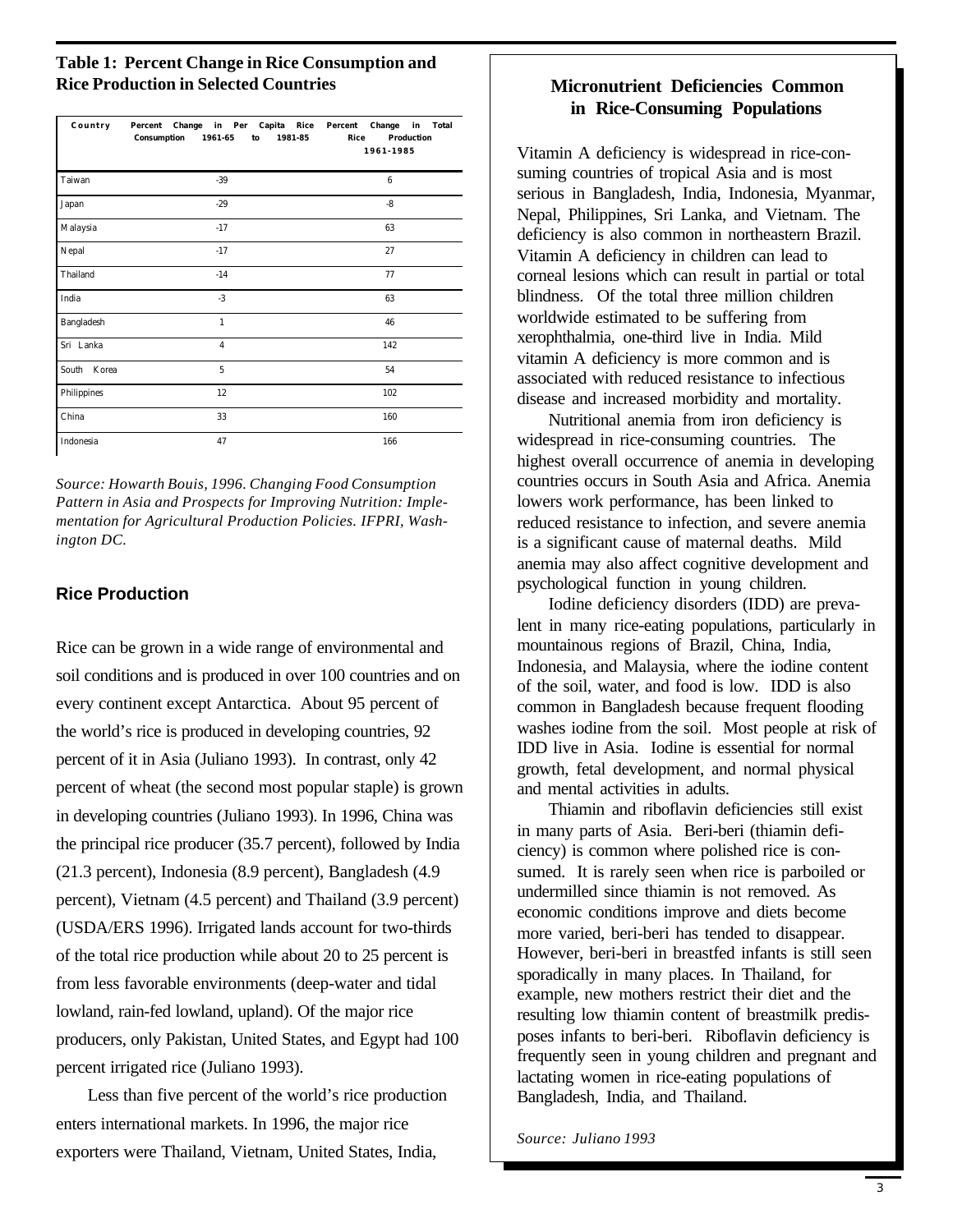## **Various Rice Forms**

Few of the world's grains are available in as many forms as rice. These include:

*Rough Rice*: Also called paddy rice. Rice kernels are still enclosed in an inedible, protective hull which must be removed.

*Brown Rice*: Rice which has only the hull removed. The bran layers and rice germ remain, giving the rice a brown color.

*Parboiled Rice*: Rice that has been steampressurized to gelatinize the starch within the rice kernel, resulting in a firmer, more separate grain that is more stable and less susceptible to overcooking than regular-milled white rice.

*Regular-Milled White Rice*: Sometimes called milled rice, polished white rice, or polished rice. Hulls, bran layers, and germ have all been removed.

*Precooked Rice*: Regular-milled white rice, parboiled milled white rice, and brown rice can be precooked and dehydrated before packaging. Precooked rices include quickcooking rice, instant rice, and boil-in-the-bag rice.

*Individually Quick Frozen (IQF) Rice*: Cooked rice grains are individually frozen before packaging.

*Crisped/Puffed/Expanded Rice: K*ernels can be processed in a number of different ways and shapes to meet particular manufacturing need.

*Source: USA Rice Federation, Houston, Texas*

Pakistan, and the European Union. The leading importers were the European Union, Iran, Brazil, Indonesia, and China (USDA/ERS 1996).

#### **Rice Milling and Nutrient Loss**

Milling of rice is different from other cereals since the objective is to produce a maximum yield of unbroken milled grains rather than a flour or meal as with most other cereal grains. Processing the unhulled rice grain, also called paddy or rough rice, involves cleaning, milling to remove the hull, germ, and bran layers, and sizing to produce white uncoated rice. A coating of talc and glucose may be added to improve appearance; however, this is not permitted in some countries including the United States. Various forms of rice available are outlined in the box on this page.

Milled or white rice represents 40 to 76 percent extraction of rough rice. The B vitamins and iron are found primarily in the germ and bran layers, and are therefore removed in the milling process. It has been estimated that in the course of milling brown rice to white rice approximately 80 percent of the thiamin is removed (Kik 1945). Other nutrients contained in the bran layer are also lost, including niacin, iron, and riboflavin. The loss of vitamins and minerals in milling are noted in Table 2.

Nutrients can be preserved in the rice grain by parboiling. Parboiling transfers the nutrients contained in the bran layer to the inner endosperm layer prior to milling and removal of the bran. The parboiling process involves soaking of rough rice and applying heat and then drying and milling. Parboiled rice is produced in India, Bangladesh, Burma, Thailand, Sri Lanka, and other Asian countries by both traditional and modern parboiling processes (Pillaiyer 1990). Parboiling may require expensive equipment and can result in a golden color rice that is often not acceptable to consumers. Converted rice was developed with a similar process but uses pressure to transfer nutrients to the inner endosperm layer.

Enrichment methods have been developed to add synthetic vitamins and minerals to rice to replace those lost in milling. Primarily iron, thiamin, niacin, and riboflavin are added, although other nutrients, including pantothenic acid,  $B_6$ , calcium, and folate have also been included in some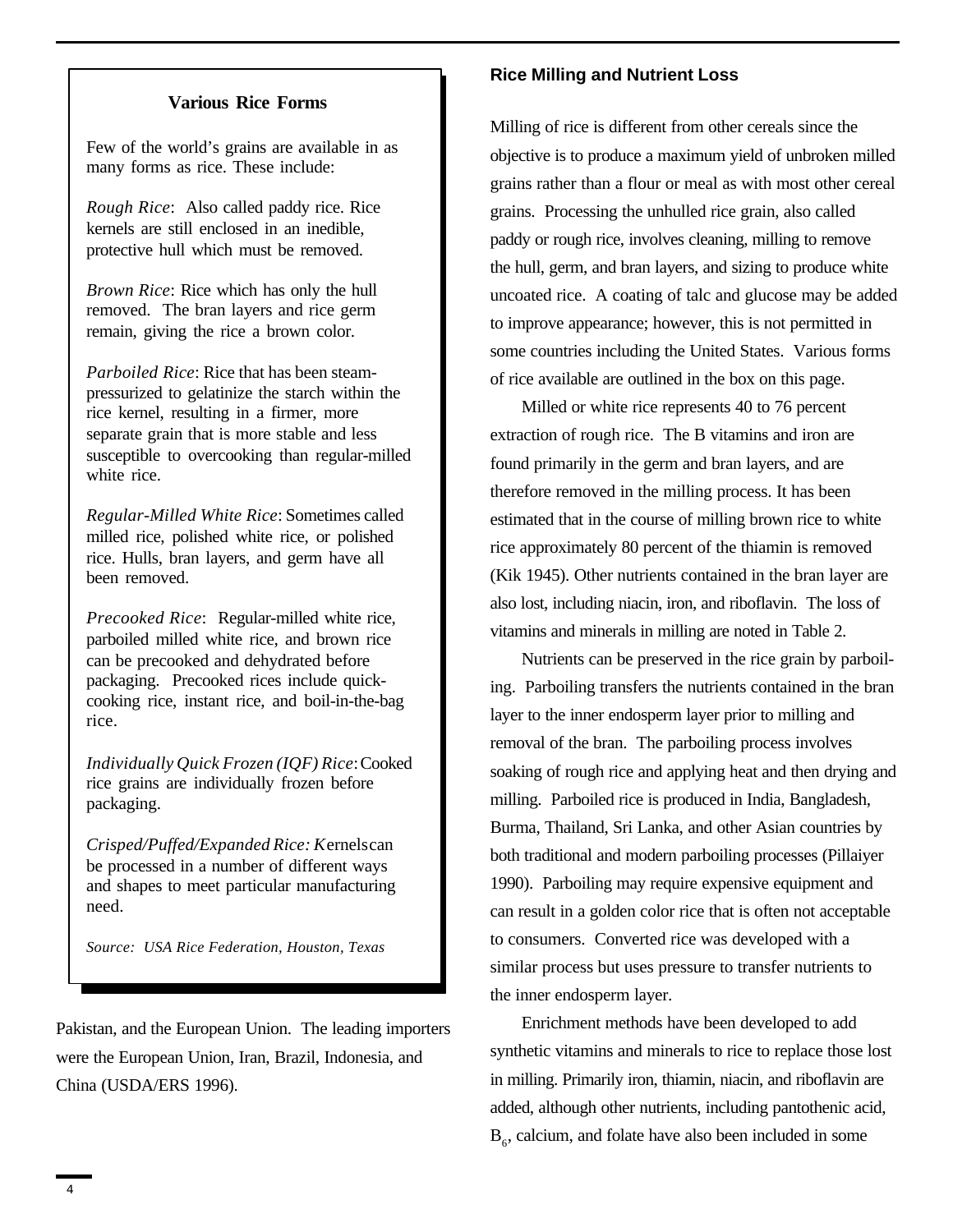| Extraction<br>(%)<br>Rate    | $100*$ | $82**$ | $72***$ |  |  |
|------------------------------|--------|--------|---------|--|--|
| <b>Mineral</b><br>Content    |        |        |         |  |  |
| (mg/g)<br>calcium            | 0.3    | 0.1    | 0.1     |  |  |
| phosphorous<br>(mg/g)        | 3.1    | 3.2    | 1.5     |  |  |
| (ppm)<br>zinc                | 24     | 33     | 18      |  |  |
| (ppm)<br>iron                | 38     | 8.8    | 4.1     |  |  |
| (ppm)<br>copper              | 2.8    | 2.7    | 2.2     |  |  |
| Vitamin<br>Content<br>(ug/g) |        |        |         |  |  |
| thiamin                      | 2.8    | 2.4    | 1.6     |  |  |
| riboflavin                   | 0.5    | 0.3    | 0.2     |  |  |
| niacin                       | 29.6   | 29     | 6       |  |  |
| pyridoxine                   | 5.1    | 5.1    | 1.9     |  |  |
| folate                       | 0.5    | 0.3    | 0.1     |  |  |
| biotin<br>(ng/g)             | 91     | 48     | 43      |  |  |

**Table 2: Influence of Milling on Vitamin and Mineral Content of Rice**

*Source: Adapted from Bauernfiend, 1991*

\* Rough Rice

\*\*Brown Rice

\*\*\* Milled Rice

enrichment premixes. In addition, rice has been used as a vehicle for vitamin A fortification in various pilot programs. The current technology of these enrichment and fortification methods are briefly described below.

## **Current Available Technology**

There are two types of rice enrichment processes currently in commercial use: powder and whole grain enrichment. Powder enrichment uses a preblended powder mixture of B vitamins (thiamin, riboflavin, niacin, or niacinamide), and iron (ferric orthophosphate–white iron; ferric sulfate– yellow iron, or reduced iron). Ferric orthophosphate is recommended for rice because it is relatively water insoluble and white in color (Hoffpauer 1992). In powder enrichment, a pre-blended mixture of vitamins and minerals is added to the rice. For parboiled rice, the premix is added soon after milling as the heat and moisture on the grain surface at that point facilitates the powder adhering to the grain. Powder enrichment is less expensive than other types of enrichment; however, higher nutrient losses occur if the rice is rinsed before cooking. It is estimated that 20 to 100 percent of the enrichment will wash off rice depending on the amount of water used and cooking time (Hoffpauer 1992). In the United States, the statement "To retain vitamins, do not rinse before or drain after cooking" is required on the label if less than 85 percent of the nutrients are retained after rinsing.

The second and most common type of enrichment is known as "grain" type, generally referred to in the industry as "premix." Vitamins and minerals are applied to the rice grain followed by coatings of a water insoluble substance so they will not rinse off. Usually these premix grains have high concentrations of nutrients. These grains are then blended with unenriched milled rice, usually at a ratio of 1 enriched grain to 200 unenriched to attain the desired enrichment levels in the final product. Several grain type methods have been developed over the past 50 years. The first patented premix method in the United States was developed by Hoffmann-La Roche in the 1940s. This involved spraying a sulfuric acid solution containing thiamin (thiamin hydrochloride) and niacin (nicotinamide); drying; and applying a protective coating followed by application of talc and iron (ferric orthophosphate).

Some improvements have been made over the years to the Hoffmann-La Roche method (Clarke 1995). Merck Company patented a similar rice premix concentrate in 1955 using different acidic solutions and coatings. A combination of the Hoffmann-La Roche and Merck methods has been developed by the Wright Enrichment Company. The Hoffmann-La Roche method was also revised and simplified by Ricegrowers Co-operative Ltd. (RCL) in Australia (Bramall 1986). Developers of the RCL method report that the problem of browning in the Hoffmann-La Roche method due to formation of ferric sulfates was eliminated with the use of an alternative acid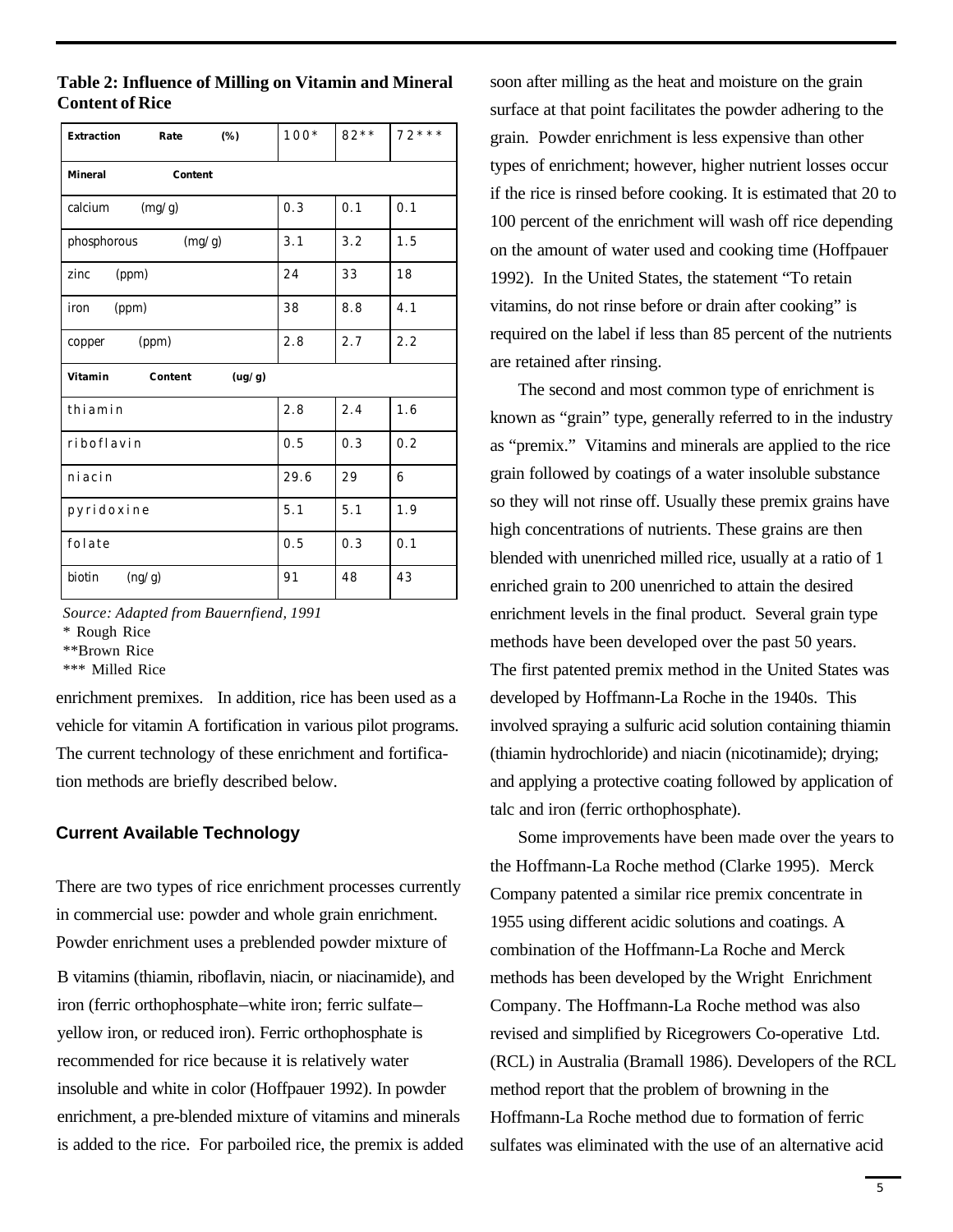## **Standard of Identity for Enriched Rice in the United States**

The current standard of identity for rice requires that each pound of milled rice, if enriched, must contain:

- not less than 2.0 and not more than 4.0 mg thiamin;
- not less than 16 and not more than 32 mg of niacin or niacinamide;
- not less than 13 and not more than 26 mg iron;
- if riboflavin is used it is limited to not less than 1.2 and not more than 2.4 mg
- if vitamin D is used it must be not less than 250 and not more than 1000 IU
- if calcium is used it must be not less than 500 and not more than 1000 mg

*Source: 21 CFR Part: 137.350 Enriched Rice, revised as April 1, 1993*

Effective January 1998, each pound of rice, if enriched, must contain not less than 0.7 mg and not more than 1.4 mg folic acid. [0.14mg (140ug) folic acid per 100 grams]. The folic acid content of rice varies from 0.036 mg/lb for white rice to 0.090 mg/lb for brown rice.

> *Source: Federal Register, Tuesday March 5, 1996. 21 CFR Part 137.50. Food Standards: Amendment of Standards of Identity for Enriched Grain Products to Require Addition of Folic Acid; Final Rule.*

solution. The cost of the RCL method is reportedly lower since the number of raw materials is reduced, simplifying the processing and reducing labor costs.

Another method of grain type enrichment currently being tested is the development of enriched simulated/ synthetic rice grains. Vitamins and minerals are added to artificial grains made from rice flour extruded to form a rice-shaped kernel. These fortified grains are then mixed

with regular milled rice to provide the target fortification levels in the final product. Artificial rice grains have provided an opportunity to increase the number of nutrients that can be added. This method is currently not in commercial use, but studies continue, as mentioned below, to investigate the feasibility of using this technology for vitamin A fortification. Although there is optimism that this technology has great potential, concerns have been noted regarding the blending of the simulated grains with natural products and their consistency after cooking (Hoffpauer and Wright 1994).

A simple procedure has been developed to fortify rice with calcium (Lee et al. 1995; Hettiarachchy et al. 1996). It consists of infusing calcium salts into the rice grain through controlled steaming technology. The fortification process met the U.S. standards for calcium-fortified rice (110-220mg/100g) and resulted in minimal washing losses of calcium.

## **History of Rice Enrichment and Fortification and Current Programs**

 The first attempts to fortify rice focused on adding thiamin. Awareness of the importance of thiamin in the diet dates back to 1890 when a Dutch physician, Eijkman, observed that chickens fed a diet of polished rice developed symptoms common to beri-beri patients. Later, it was discovered that feeding rice polishings could reverse the symptoms of beri-beri in both fowl and humans. The compound was later identified as thiamin. It became economical to enrich rice when technological advances made it possible to commercially synthesize large quantities of thiamin and riboflavin.

In the United States, regulations adopted in 1958 established a food standard for enriched rice. Regulations did not require enrichment, but specified the quantities of specific vitamins and minerals to be added if manufacturers chose to enrich. As the intent of the regulations was to return the milled rice to the nutritional level of brown rice (unmilled rice), levels of riboflavin, thiamin, niacin, and iron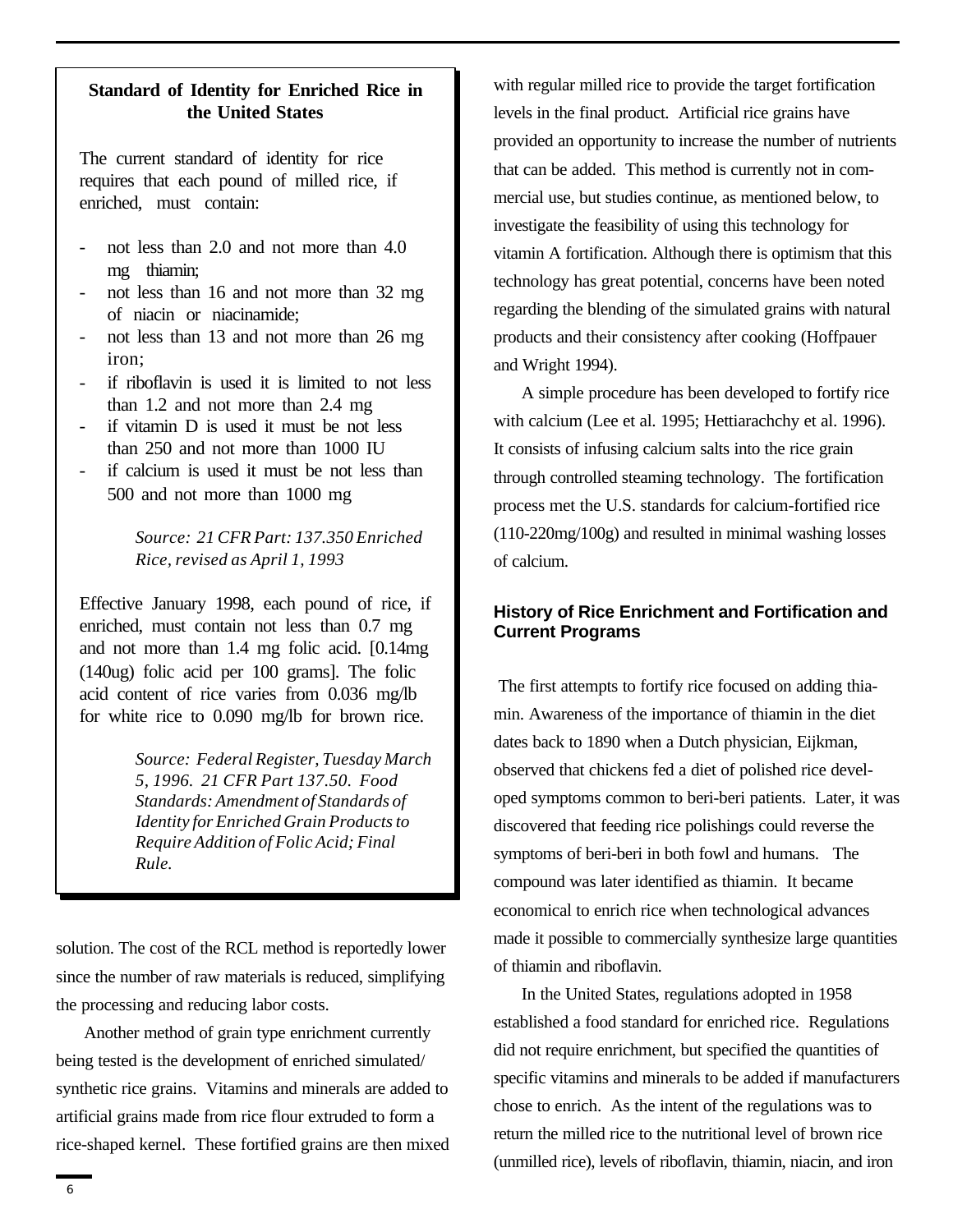to be added were specified. Riboflavin, however, is not generally added since it causes a yellow color in the cooked rice. Addition of vitamin D and calcium is optional (See box on opposite page). The levels of nutrients to be added are similar to those specified for other enriched cereal and grain products including enriched wheat flour, cornmeal, and pasta. Although enrichment of rice is only voluntary, most rice sold in the United States is enriched. A recent regulation requires that folic acid also be added to enriched rice. This regulation was adopted due to public health concern over low folate levels in the diets of young women and related increased risk of neural tube defects in infants born to folate deficient mothers.

In Canada, enrichment of precooked rice is also voluntary. If the product is labeled enriched, then thiamin, miacin, and iron must be added. Addition of  $B_6$ , folic acid, and pantothenic acid is optional. In Japan, a multinutrientenriched rice has been on the market since 1981. Pantothenic acid, vitamin E, and calcium are added in addition to thiamin, niacin, riboflavin, and iron. The enriched rice, known as *Shingen* (meaning "brown rice in the new age") is considered an important step in combating high rates of iron deficiency anemia in Japanese women (Hunnel et al. 1985).

Enrichment of rice with iron and thiamin in the Philippines has a long history, as summarized in the box on this page. Although a law exists mandating the enrichment of all rice in the Philippines, it is currently not enforced. Attempts were made to fortify rice with vitamin A; however, the 10 to 20 percent nutrient loss due to washing was considered unacceptably high (Florentino and Pedro 1990; Murphy et al. 1992). Studies are currently underway in the Philippines to fortify rice with iron using ferrous sulfate.

Studies are also underway to test the feasibility of marketing and distributing vitamin A-fortified rice in Indonesia, where vitamin A deficiency is common (Lotfi 1997). The fortified rice grains are made from rice flour extruded to form a rice kernel shape matching the appearance of local rice. These fortified grains are then blended

## **Fortification of Rice in the Philippines**

Rice enrichment has a long history in the Philippines. It had its beginnings in the 1940s with research by Dr. Robert Williams, a scientist who determined the chemical structure of thiamin, and the support of Dr. Juan Salcedo, who was Secretary of Health of the Philippines at the time. The process for adding thiamin, niacin, and iron to rice was developed by Hoffmann-La Roche. Beriberi was a major public health problem in the country and the development of rice fortification technology with thiamin seemed a viable solution.

Experiments on rice fortification began in 1946. Feeding trials were conducted to test the acceptability of enriched rice in regard to color, taste, odor, palatability, and digestibility. A large-scale pilot test was then conducted in the province of Bataan. It involved enrichment of rice at the mill and household level. After the second year, there were virtually no deaths due to beri-beri. The success of the Bataan enrichment experiment led to the enactment of the Rice Enrichment Law in 1952. It required all rice millers and wholesalers to enrich the rice they milled or traded. However, the rice millers saw the law as a way that their total production, and therefore their income, could be monitored and consequently they did not comply. Political will to enforce the law wavered since the millers were a formidable force in the political structure. The law, however, has not been repealed.

Attempts were made to fortify rice using ferrous sulfate as a fortificant in the 1980s. The rice was rated acceptable after six months of storage at room temperature. Iron absorption studies showed that about 12 percent of the iron was absorbed. Later studies were conducted on fortifying extruded rice grains with both iron and vitamin A for a product called "ULTRA RICE TM." Despite extensive trials with two different premixes, unacceptable losses of vitamin A occurred during storage and cooking.

Currently, the technology developed in the early 1980s is being improved upon to further test iron fortification of rice. Because rice mills in the Philippines vary considerably in size and sophistication, appropriate low-cost technology is being developed. Both commercial and home-scale enrichment schemes are being tested.

*Source: Florentino 1995*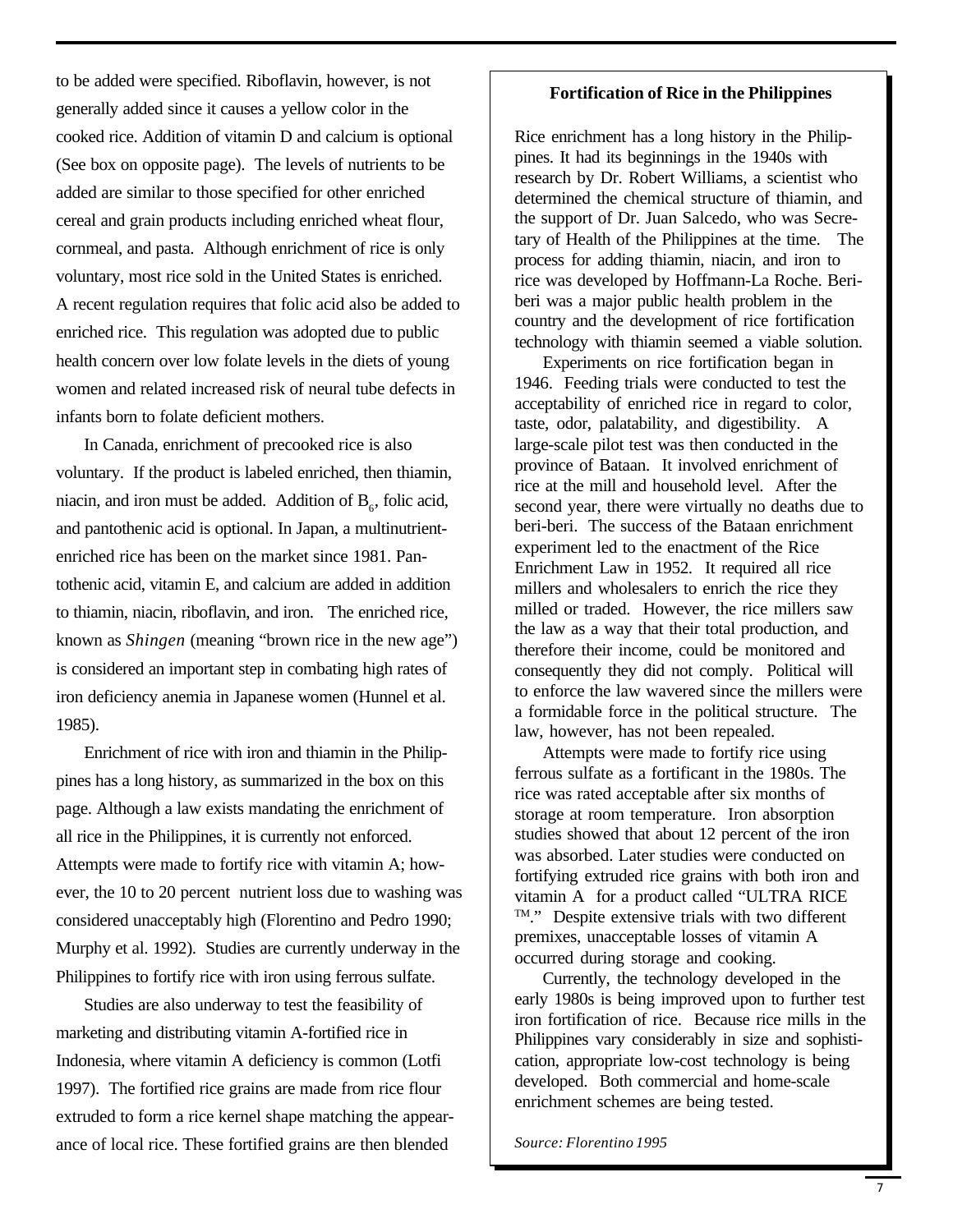with regular unfortified rice to reach target levels of vitamin A in the final product. Results so far suggest that the fortified rice is marketable and acceptable to Indonesian households. The rice is known as *beras VitA*. Study results indicate that it is feasible to distribute the rice mix to millers for blending with unfortified rice. Further work is being carried out on appropriate quality control measures that will be needed to ensure proper storage and proper blending of the fortified rice premix. Additional field studies will be conducted on the stability of vitamin A in the rice after cooking under local conditions. Feasibility trials were successfully conducted using vitamin A-fortified rice in Brazil (Flores, et al. 1994); however, further work is still needed to document levels of vitamin A lost during cooking.

As part of an early USAID study to investigate enrichment and fortification of grains in selected countries, a field trial was conducted in Thailand to investigate the nutritional impact of fortifying rice with lysine, threonine, thiamin, riboflavin, vitamin A, and iron (Gershoff 1977). Although the trial did not result in a measurable nutritional impact, data were collected on stability of added nutrients and insights were gained into promoting rice fortification among millers.

Currently, the annex of the draft Codex standard for rice (FAO/WHO 1995) states that vitamins and minerals may be added in conformity with the legislation of the country in which the product is being sold. Countries accepting the standard should determine the fortification levels based on the nutrient needs of the population.

#### **Nutrient Stability**

Nutrient stability of added nutrients in enriched rice varies by the enrichment process utilized and by storage, washing, and cooking conditions. Early estimates of nutrient losses due to rinsing/washing, including those of iron in unenriched milled rice, have been estimated at about 60 percent

because after milling the remaining nutrients are close to the grain's surface (Furter et al. 1946). Nutrient loss is high in powder enrichment since much of the dusted vitamins and minerals easily react with other food components and are washed away with rinsing.

Coating procedures used in grain enrichment have improved nutrient stability. Using the Hoffmann-La Roche method and the Wright method for adding thiamin, pyridoxine, niacin, vitamin E, folic acid, iron, calcium, and zinc, cooking losses were reported to be less than one percent (Cort et al. 1976). The exception has been for vitamin A where cooking losses have varied from 10 to 30 percent depending on the coating procedure (Rubin et al. 1977; Peil et al. 1981). Cooking in excess water resulted in more than 80 percent loss of vitamin A using only the Hoffmann-La Roche method (Rubin et al. 1977). The loss of vitamin A added to simulated grains has reportedly been high after storage. Losses due to rinsing were minimal as were those following cooking for five minutes (Murphy 1992). Additional studies on the stability of vitamin A added to extruded rice grains in Brazil indicated vitamin A losses of approximately 25 percent during storage, and similar losses occurred under normal cooking conditions (Flores et al. 1994).

Attempts to fortify artificial rice grains with both vitamin A and iron showed that vitamin A was oxidized by iron, resulting in a discolored product (Murphy 1996). Combination of two separately produced simulated rices one with vitamin A and one with iron—is possible but will require considerable work to prevent discoloration due to added iron (Murphy 1996).

## **Bioavailability of Nutrients**

Absorption of added nutrients, particularly iron, varies widely depending on the fortificant used. Selection of the form of iron to be used as a fortifying agent requires consideration of the chemical and physical properties of both the fortifying agent and the food to be fortified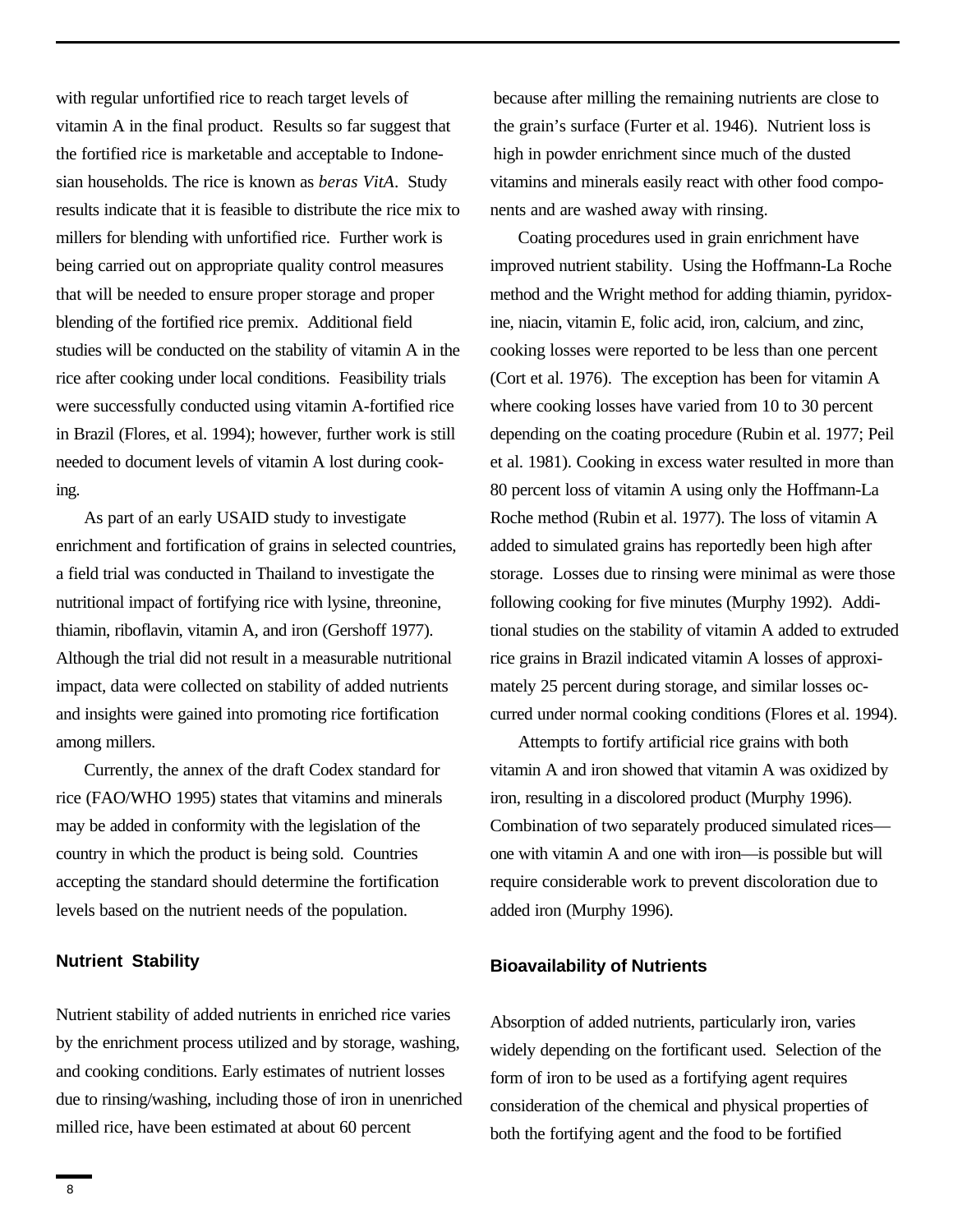(Whittaker and Dunkle 1995). Bioavailable forms of iron are usually chemically reactive and often produce undesirable effects in the food. For this reason, inert iron compounds are commonly used but they are often poorly absorbed (Cook and Ruesser 1983). For example, ferric orthophosphate is currently the preferred form of iron for rice enrichment in the United States because of its white color and water insolubility. This compound, however, is not readily available for absorption by the body. Reduced iron has been used but is not preferred since it is sensitive to the magnets used in processing to remove tramp metal (Whittaker and Dunkel 1995). In Japan, eight iron compounds are permitted in foods. However, ferric pyrophosphate is most often used for rice since it does not affect the appearance, aroma, and flavor of cooked rice (Hunnel et al. 1985). Ferrous sulfate is more bioavailable than ferric orthophosphate but can produce undesirable sensory changes in cereals during storage. Electrolytically reduced iron has also been used because of its increased bioavailability (Peil et al. 1981).

#### **Sensory Evaluation**

The appearance, texture, taste, and aroma of enriched rice must be evaluated to assess consumer acceptability. A number of sensory studies conducted in Japan on *Shingen* enriched rice showed that the addition of nutrients did not affect the appearance, aroma, or taste of the cooked rice (Misaki and Yasumatsu 1985).

A recent investigation on the sensory quality of rice fortified with vitamin A indicates that further research is needed to determine the effect of oxidation, light, and heat on vitamin A added to rice (Walker 1997). Given the significance of recent regulations in the United States requiring folic acid to be added to enriched rice, a study

examining the sensory quality of rice fortified with folic acid is currently underway at the University of Arkansas.

## **Benefits of Rice Fortification on Micronutrient Status**

The highly successful study conducted in the Philippines in 1948-50 demonstrated the value of rice fortification in preventing beri-beri (Salcedo 1950). Demonstrating biologic impact of rice enrichment, as in any food fortification scheme, is complex. Providing scientific substantiation for the effectiveness of food fortification has been identified as a scientific barrier to food fortification (ILSI 1996). For example, iron status does not change rapidly with iron fortification (Cook and Ruesser 1983). It is recognized that changes in iron status must take into consideration other potential factors including parasitism, malabsorption, and chronic infection. Results from clinical studies in Japan indicated that consumption of enriched rice resulted in improved hemoglobin status (Koyanagi et al. 1982). The bioavailability of vitamin A in artificially produced rice kernels was assessed in a field trial conducted in Brazil (Flores et al. 1994). Results indicated that the serum retinol levels improved in children consuming the fortified rice.

## **Constraints and Opportunities**

Although food fortification can be an effective means of improving micronutrient status, constraints exist in countries where micronutrient deficiencies are common. Obstacles to the successful introduction of rice enrichment using the premix method were identified many years ago (FAO 1954). These included the need for appropriate quality control at mills; nutrient losses due to cooking in excess water; and lack of information on nutrient loss in storage. Decades of research on rice enrichment and fortification practices have provided a better understanding of the technology needed; however, some technical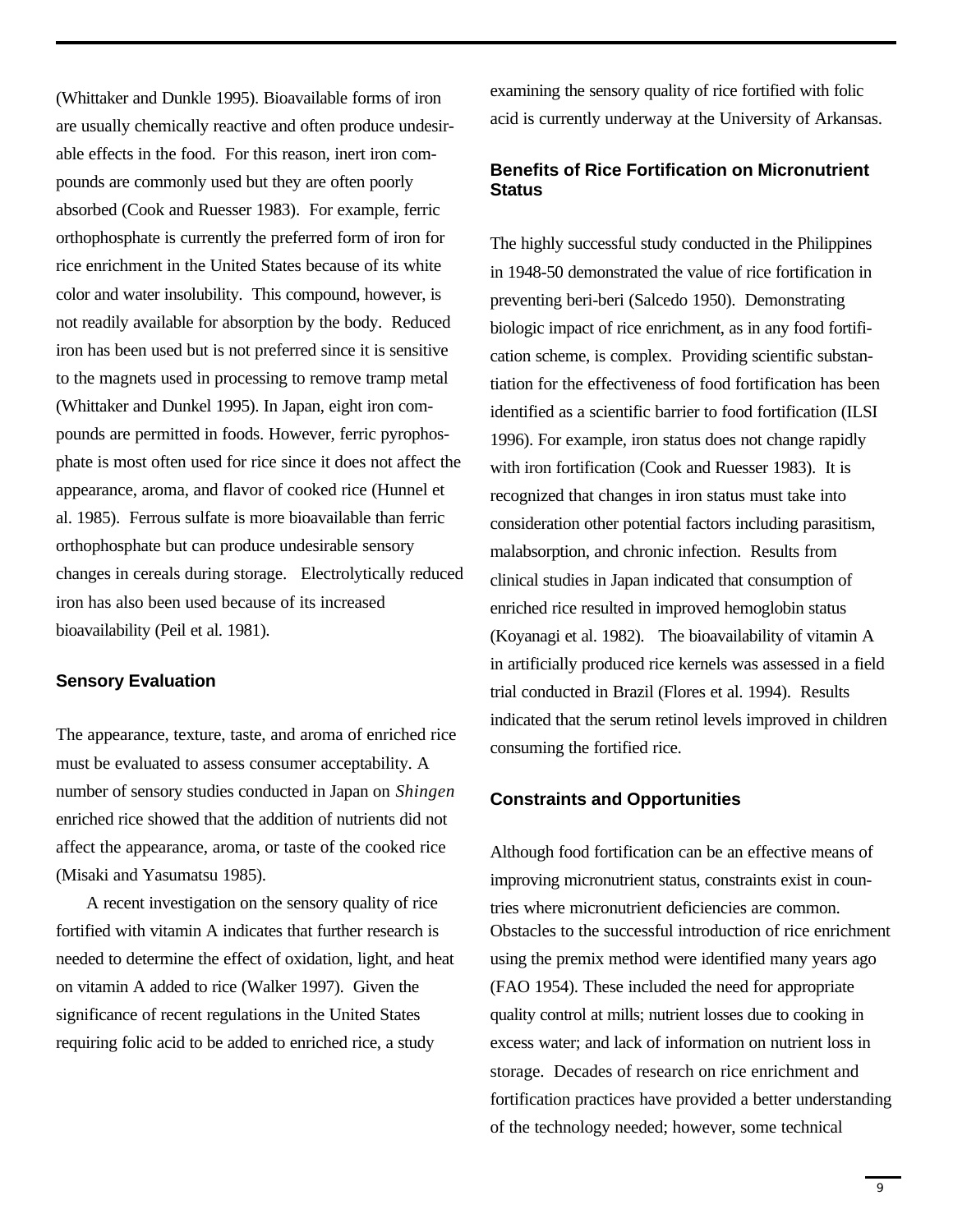problems remain. Some of these can be addressed through additional research on iron-rice interactions and the development of functionally suitable and bioavailable iron fortificants. More attention also needs to be directed to improving stability of added nutrients. Given the progress made to date in vitamin A fortification, continued research is warranted to address some of the remaining technical difficulties identified for fortifying rice with vitamin A (Murphy 1996).

 Programmatic barriers to implementing rice enrichment were identified in rice fortification studies in Thailand (Welsch et al. 1979). These included concerns related to production, milling and marketing systems, storage facilities, millers' attitudes, fees, and consumer acceptability. These concerns will vary from country to country. One concern is the number of rural and urban rice millers in the country. For example, in the Philippines most rice is cultivated on small farms and milled in over 10,000 mills throughout the country (Florentino 1995). Some farming households cannot afford milling fees and still rely on home pounding to remove the rice hull. Consequently, coverage of standardized fortification efforts may be limited. Some countries may have many small-scale millers in rural areas but the majority of the grain is milled in a few centrally located mills in urban areas. One consideration is to operate fortification programs through government agencies responsible for controlling the rice supplies. For example, in the Philippines the National Food Authority controls rice supply in the country and distributes about six percent of the total rice consumed in the country. This rice is distributed primarily to low-income groups and disaster groups likely to be affected by nutrient deficiencies.

Conventional wisdom has held that to be administratively feasible, the fortified food must be centrally processed. However, some early field trials have suggested otherwise (Austin 1978). Studies in Guatemala and Thailand have illustrated that village-level fortification was operationally feasible (Gershoff et al. 1975; Welsch et al. 1979). Decentralized milling may lend itself to geographic

targeting of fortification programs to areas where deficiency problems exist (Austin 1978).

Shortcomings of many fortification programs in the past have been due to failure to establish an adequate quality assurance program (Clarke 1995). Ensuring that the premix is added in correct proportions at the mill has been identified as an obstacle. Quality assurance systems and quality control measures need careful consideration, particularly if a large number of mills are involved. Reference methods have been established to analyze levels of added nutrients, and protocols are currently being developed by FAO/WHO to determine reliable analytical tests.

Cost is considered a most basic consideration in promoting food fortification programs. Costs incurred generally include costs of the fortificants; transport; equipment; equipment maintenance; production labor; quality assurance, including assays; any special packaging needed; monitoring and evaluation; and enforcement and legislation (Nestel 1993). With the exception of vitamin A, the cost of the added nutrients to cereal grains is negligible. Ranges from 1.5 cents per person per year for added iron to 29 cents per person per year for added vitamin A have been reported (Lotfi et al. 1996). Commercial vitaminmineral premixes can reduce the quality control costs by providing uniform nutrient levels. The capital costs of launching a food enrichment/fortification program, however, must be balanced against the cost of not implementing a program which may result in public health problems, increased medical costs, and decreased productivity due to resulting deficiencies. USAID/OMNI has investigated the cost-effectiveness of various strategies to improve micronutrient status, including food fortification programs.

Program planners can learn from the decades of experience in rice fortification technology. Applying known rice fortification technology in rice consuming countries where deficiencies are common provides an opportunity to reduce the economic and social burdens that are placed on the population due to micronutrient deficiencies. The benefits to the producer and the miller of adding value to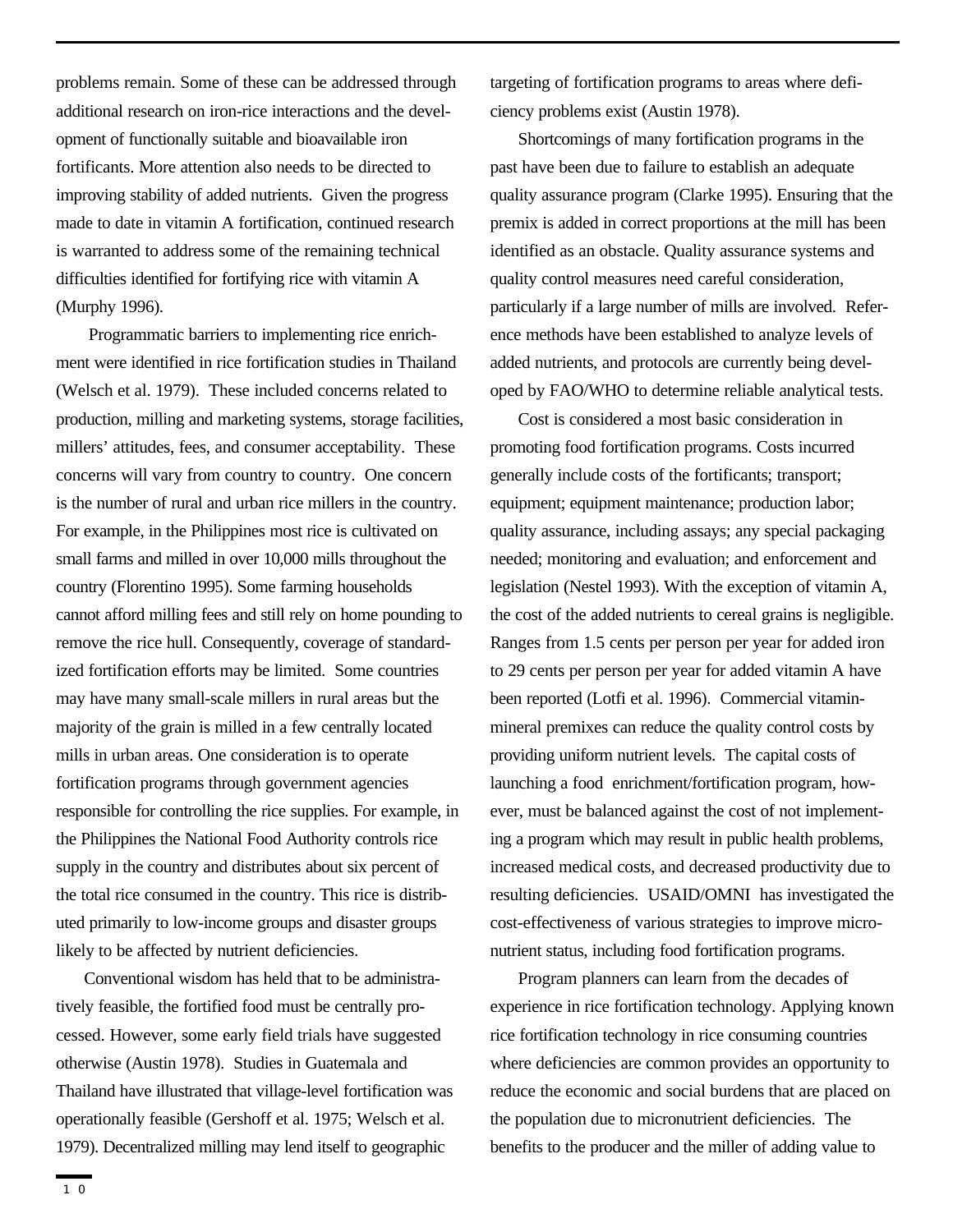rice by improving its nutritional quality needs to be determined to promote food fortification programs. Applied research to address these considerations will contribute to tailored programs that are appropriate for specific rice milling situations and nutritional needs within a given country.

## **REFERENCES**

Austin, J. 1978. Cereal Fortification Reconsidered. *Cereal Foods World* 23: 233.

Baurenfiend, J.C., E. DeRitter. 1991. Foods Considered for Nutrient Addition: Cereal Grain Products. In: *Nutrient Additions to Food*, ed. J.C. Baurenfiend and P.A. LaChance, Food and Nutrition Press, Connecticut.

Bierlen, R., Wailes, E., Cramer, E. 1997. The MERCOSUR Rice Economy. *Arkansas Experiment Station Bulletin.* No. 954. University of Arkansas.

Bramall, L.D. 1986. A Novel Process for Fortification of Rice. *Food Tech. in Australia.* 38:281-284.

Clarke, R. 1995. "Micronutrient Fortification of Food: Technology and Quality Control," presented at FAO Technical Consultation on Food Fortification and Quality Control. Rome, 20-23 November 1995. FAO, Rome.

Cook, J.D. and M.E. Ruesser. 1983. Iron Fortification: An Update. *Amer. J. of Clin. Nutrition*, 38:648-659.

Cort, W.M., B. Borenstein, J.H. Harley, M. Oscada, and J. Scheiner. 1976. Nutrient Stability of Fortified Cereal Products. *Food Tech,* 50:52-61.

FAO/WHO. 1994. Codex General Principles for the Addition of Essential Nutrients to Foods. CAC/GL 09-1987 (as amended 1989, 1991). In: *Codex Alimentarius, Volume 4*. Second Edition Joint FAO/WHO Food Standards Programme, Codex Alimentarius Commission, FAO, Rome.

FAO/WHO 1995. Report of the 9th session of the Codex Committee on Cereals, Pulses and Legumes. FAO, Rome.

FAO. 1954. *Rice and Rice Diets - A Nutrition Survey*. Rev. ed. FAO. Rome.

Florentino, R.F. 1995. Rice Fortification with Iron. *Nutriview,* Issue 4/1995. Hoffmann-La Roche, Inc. Basel.

Florentino, R.F., M.R. Pedro. 1990. Rice Fortification in the Philippines. In: *Combating Iron Deficiency Through Food Fortification Technology*. INACG, Washington, DC.

Flores, H., N.B. Guerra, A.C.A. Cavalcanti, F.A.C. Camps, M.C. Azevedo and M.B. Silva. 1994. Bioavailability of Vitamin A in a Synthetic Rice Premix. *J. Food Science*. 59:371-372, 377.

Furter, M.F., W.M. Lauter, E. DeRitter, S.H. Rubin. 1946. Enrichment of Rice with Synthetic Vitamins and Iron. *Ind. Eng. Chem*. 38:486-493.

Gershoff, S. 1977. Nutrition Studies in Thailand. II/ Effects of Fortification of Rice with Lysine, Threonine, Thiamin, Riboflavin, Vitamin A, and Iron on Pre-School Children. *Amer. J. of Clin. Nutrition.* 30:1185-1195.

Gershoff, S., R.B. McGandy, D. Suttapreyarsi, A. Nondasuta, U. Pisolyabutra, and P. Tantiwongse. 1975. Amino Acid Fortification of Rice Studies in Thailand. 1. Background and Baseline Data. *Amer. J. of Clin. Nutrition*. 28:170.

Hettiarachchy, N. S., R. Gnanasambandam, M.H. Lee 1996. Calcium Fortification of Rice: Distribution and Retention. *J. of Food Science*. 61:195-197.

Hunnel, J.W., K. Yasumatsu and S. Moritaka. 1985. Iron Enrichment of Rice. In: *Iron Fortification of Foods*, F.M. Clydesdale and K.L. Wiemer, eds. Academic Press, Orlando.

Hoffpauer, D. W., S.L. Wright III. 1994. Enrichment of Rice. In: *Rice Science and Technology*, ed. W.E. Marshall, J.I. Wadsworth,. Marcel Dekker, Inc. New York.

Hoffpauer, D.W. 1992. Rice Enrichment for Today. *Cereal Foods World*. 37:757-759.

ILSI. 1996. Report of the ILSI Human Nutrition Institute's Fortification Working Group. ILSI, Washington, DC.

Joseph, E.W., J.A. Liuzzo, R. M. Rao. 1990. Development of Wash and Cook-proof Methods for Vitamin Enrichment of Rice Grains, *J. Food Science*, 55:1102-1104, 1107.

Juliano, B.O. 1993. *Rice in Human Nutrition*. FAO/IRRI. FAO Food and Nutrition Series No.26., FAO, Rome.

Kik, M.C. 1945. *Effect of Milling, Processing, Washing, Cooking and Storage on Thiamine, Riboflavin, and Niacin in Rice*. Agricultural Experiment Station. Bulletin No. 458. University of Arkansas. Fayetteville, Arkansas.

Koyanagi, T. et al. 1982. A Long-term Feeding Experiment of a New Enriched Rice in Aged Rural People. 36th Annual Meet. *Japan Soc. Food and Nutrition*.

Lee, M.H., N.S. Hettiarachchy, R.W. McNew, R. Gnanasambandam. 1995. Physicochemical Properties of Calcium-Fortified Rice. *Cereal Chemistry* 72:353-355.

Lotfi, Mashid. Micronutrient Initiative. Personal Communication, April 1997.